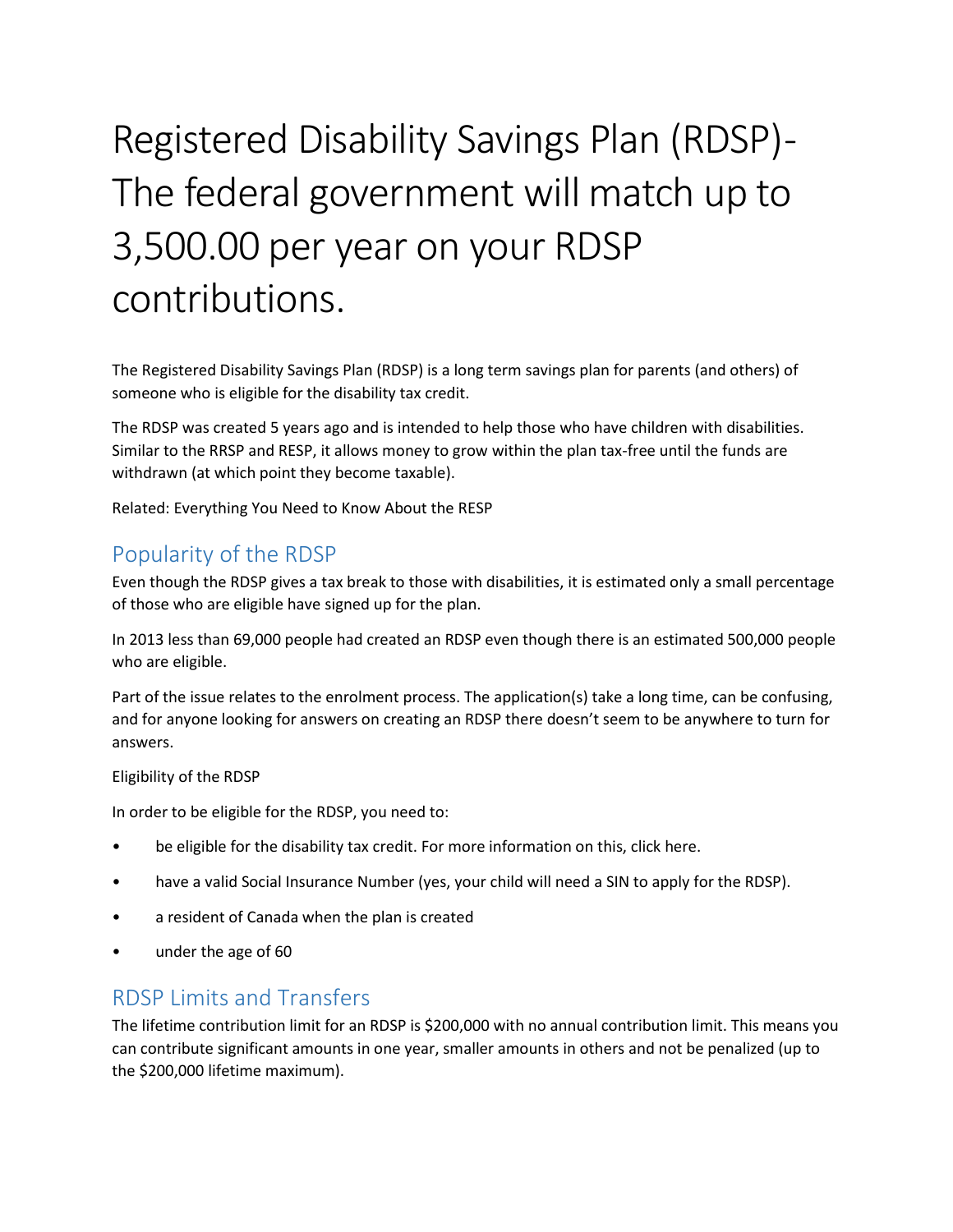Contributions can be made up to the end of the year in which the beneficiary turns 59. All contributions are not tax deductible.

Transfers from one RDSP to another can be made if: the beneficiary is the same for both plans, all funds are rolled over from the old RDSP to the new RDSP, and the old RDSP is closed immediately after the transfer.

## Canada Disability Savings Grant (CDSG)

The Canada Disability Savings Grant (CDSG) is a grant that the government contributes towards the plan. The more you contribute, the more grant money you can receive. Depending on family income, the government will contribute anywhere from 100-300% of contributions made. The amount of the grant is based on family income.

Family income is calculated using the income from the beneficiary's birth to the end of the year they turn 18. Then when the beneficiary turns 19, the family income is calculated using the beneficiary's income plus their spouse's income.

An RDSP can receive up to \$3,500 in matching grants in one year and a lifetime maximum of \$70,000.

When family income is \$87,123 (or less):

- On the first \$500 of contributions: \$3 for every \$1 of contributions, up to \$1,500 per year
- On the next \$1,000 of contributions: \$2 for every \$1 of contributions, up to \$2,000 per year

When family income is \$87,123 (or more):

• On the first \$1,000 of contributions: \$1 for every \$1 of contributions, up to \$1,000

### Canada Disability Savings Bond (CDSB)

The Canada Disability Savings Bond (CDSB) is a bond that goes straight into the RDSP. The maximum amount per year is \$1,000 and no contributions need to be made to receive the CDSB. The lifetime maximum is \$20,000.

The amount paid is based on family income. The income amounts are indexed each year for inflation, and last year family income of \$25,356 (or less) was required to get the full \$1,000 bond. A family income over \$43,561 (indexed for inflation each year) means no bond will be paid.

One bonus about the CDSB is that you can carry forward unused grant and bond entitlements to future years. Grants and bonds can be paid on unused entitlements of up to \$10,500 for grants and \$11,000 for bonds.

### Repayment of Grants and Bonds

The Canada Disability Savings Grant (CDSB) and Canada Disability Savings Bond (CDSB) amounts may need to be repaid in certain situations. If the following events have occurred in the past 10 years, the amounts may need to be repaid:

the plan is reregistered or plans terminated